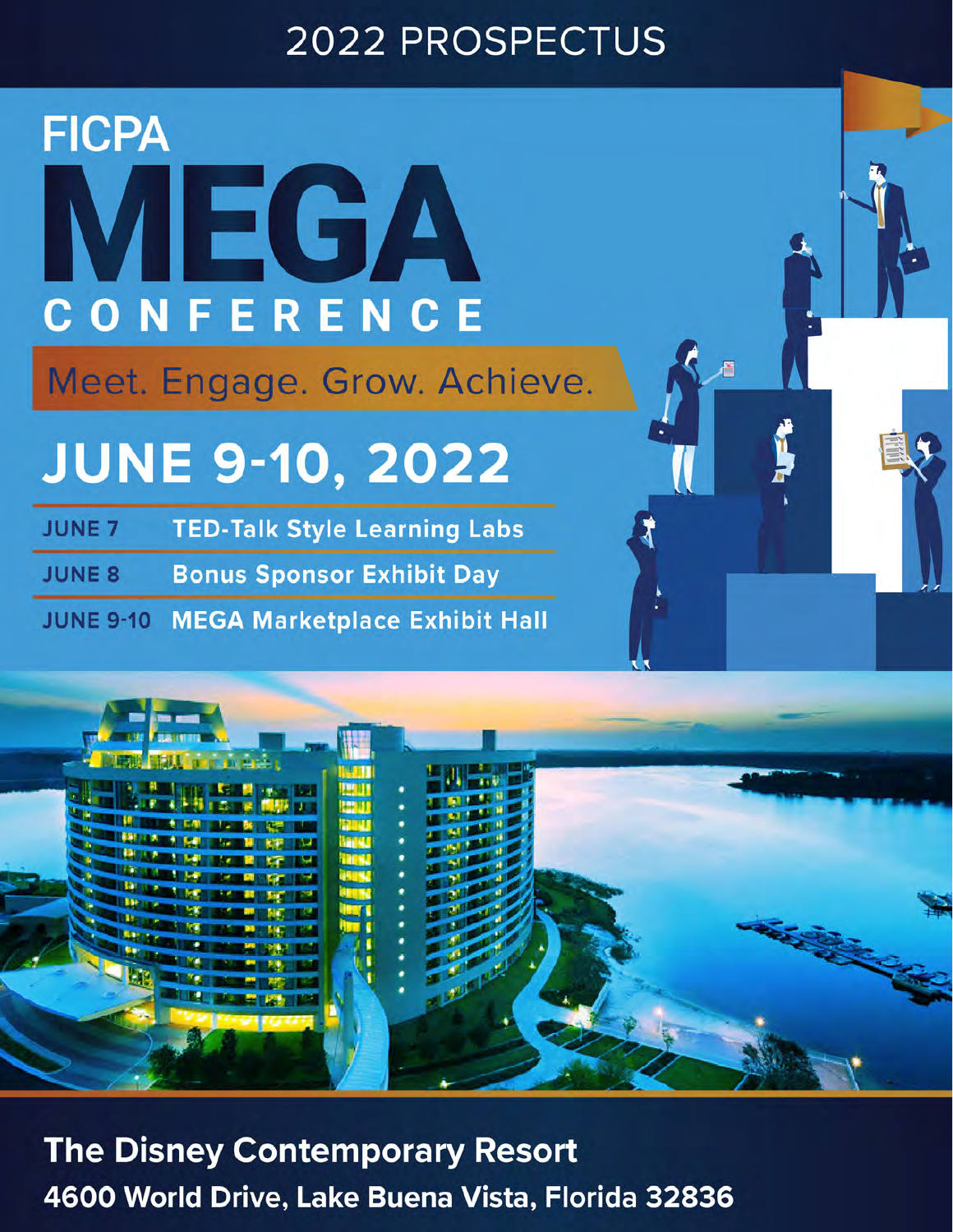

# **FICPA IEGA** CONFERENCE

Meet. Engage. Grow. Achieve.

## **June 9-10, 2022**

JUNE 7: TED-STYLE LEARNING LABS JUNE 8: BONUS SPONSOR EXHIBIT DAY JUNE 9-10: MEGA MARKETPLACE EXHIBIT HALL

**The Disney Contemporary Resort, Lake Buena Vista, FL**

## ABOUT THE FICPA

The Florida Institute of Certified Public Accountants serves as the premier association for all CPAs and financial professionals. Founded in 1905, the FICPA enhances the accounting profession through innovative educational programming, advocacy and membership involvement. With more than 19,500 members, the FICPA is one of the largest CPA associations in the country.

Our members represent all areas of practice, including business and industry (auto, oil and gas, construction, real estate, credit unions, manufacturing, banks and savings institutions, healthcare, and agriculture), public practice, government and not-for-profit, education and consulting.

## **CONTENTS**

| Sponsorship & Exhibitor Opportunities4     |  |
|--------------------------------------------|--|
| A la Carte Sponsorship Opportunities 5     |  |
| Exhibit Hall Floor Plan and Exhibit Times7 |  |
|                                            |  |
|                                            |  |
|                                            |  |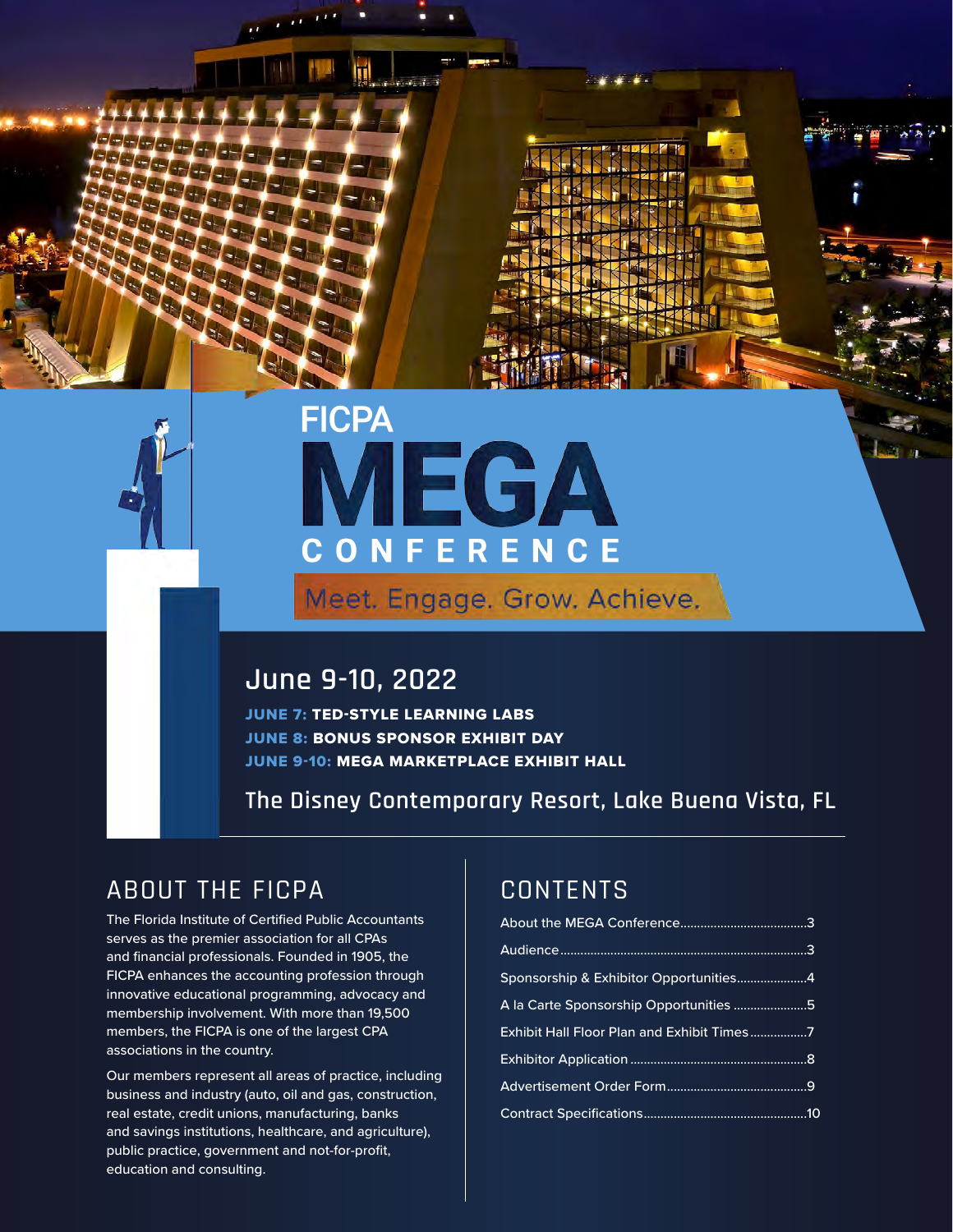# **ABOUT MEGA**

The MEGA Conference is the FICPA's premier event — bringing together financial decision-makers, thoughtleaders, and the magic of Disney for four days of learning, excitement, and fun!

# **COVID-19 SAFETY PROCEDURES**

Welcome back! We missed you. The MEGA Marketplace will follow social distancing and other safety protocols to help ensure everyone's safety. Further details will be provided in the exhibitor/sponsor kits. For details go to: ficpa.org/ficpa-cpe-covid-19-safety-plan

# EXHIBIT. SPONSOR. SPEAK.

## MEGA ROI AWAITS

As rapid change overtakes the accounting profession, there has never been a more opportune time to show what your organization has to offer. Our attendees are looking for partners to find the solutions they seek.

MEGA's Marketplace Exhibit Hall offers a vibrant networking experience. Extend your targeted impressions by becoming a conference sponsor — opening up a full array of opportunities that extend beyond the two-day, on-site event. Perhaps even secure a spot on the agenda!

## AUDIENCE

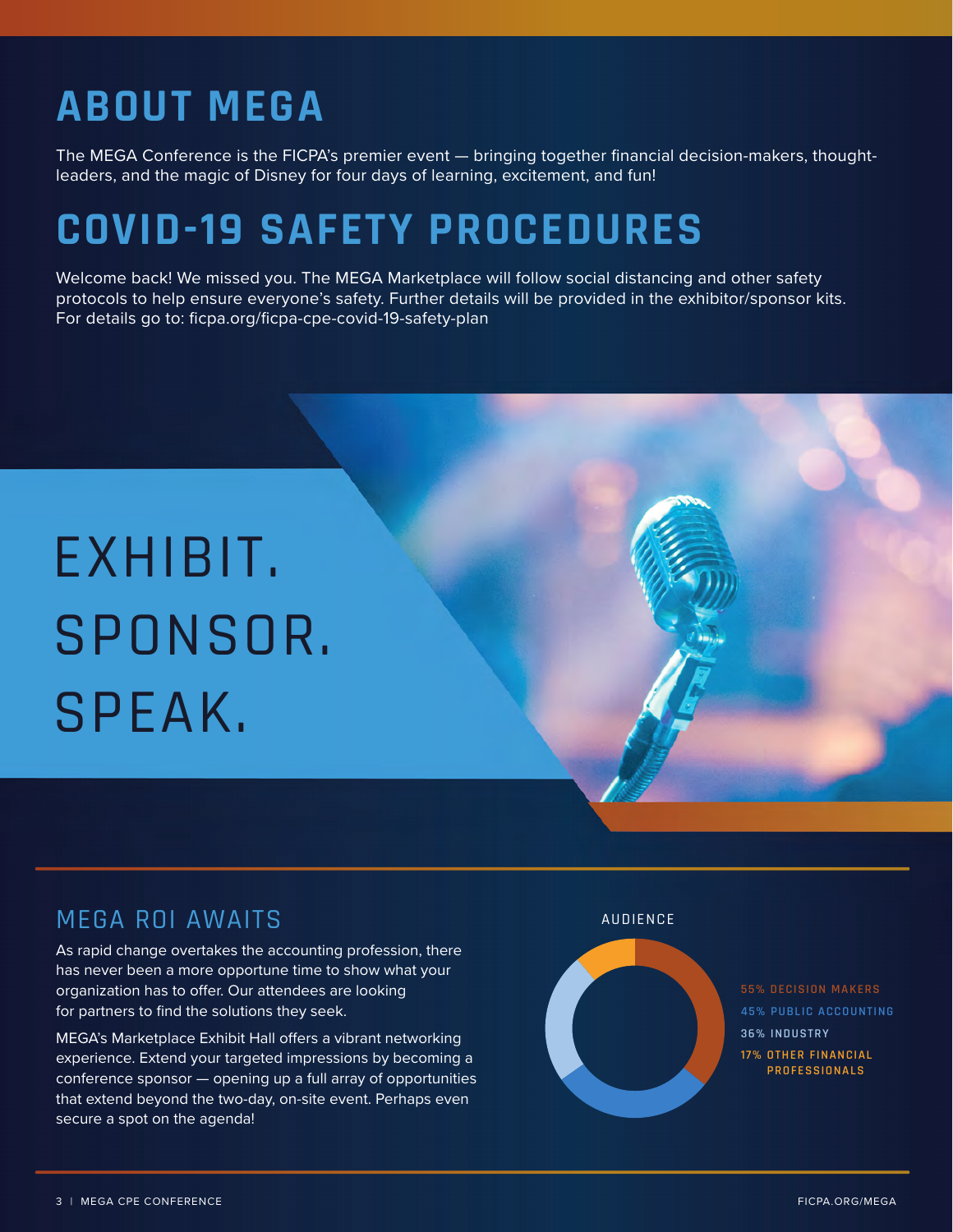# MORE WAYS TO CONNECT

INTERACT WITH ATTENDEES & BUSINESSES AT A MEGA ADD-ON EXPERIENCE

# **Looking to make a personal connection? Sponsor one of our networking events!**

## **1. TED-STYLE**  LEARNING LABS **TUESDAY, JUNE 7 | 1-5 PM**

In addition to your 50-minute CPE session, Learning Labs afford you the opportunity to highlight your organization and what you can do to help CPAs tackle the many challenges facing them in these uncertain times. *(Available only to speaker sponsors.)* 

## **3. VENDOR RECEPTION**

## **THURSDAY, JUNE 9**

Network with attendees and FICPA Leadership. Make a great first impression and gain valuable face-to-face networking time.

*(Exclusive sponsorship opportunity!)*

## **2.** WELCOME RECEPTION

## **WEDNESDAY, JUNE 8**

Network with attendees and FICPA Leadership. Make a great first impression and gain valuable face-to-face networking time.

*(Exclusive sponsorship opportunity!)*

## **4.** CHAIR'S RECEPTION AND CLOSING CELEBRATION

## **FRIDAY, JUNE 10**

Join us for this family friendly celebration! Mingle with FIC-PA leadership, members, speakers and maybe a surprise guest or two. Help us bring the house down with Dueling Pianos and the kind of fun only Disney can provide. *(Call for sponsorship details.)*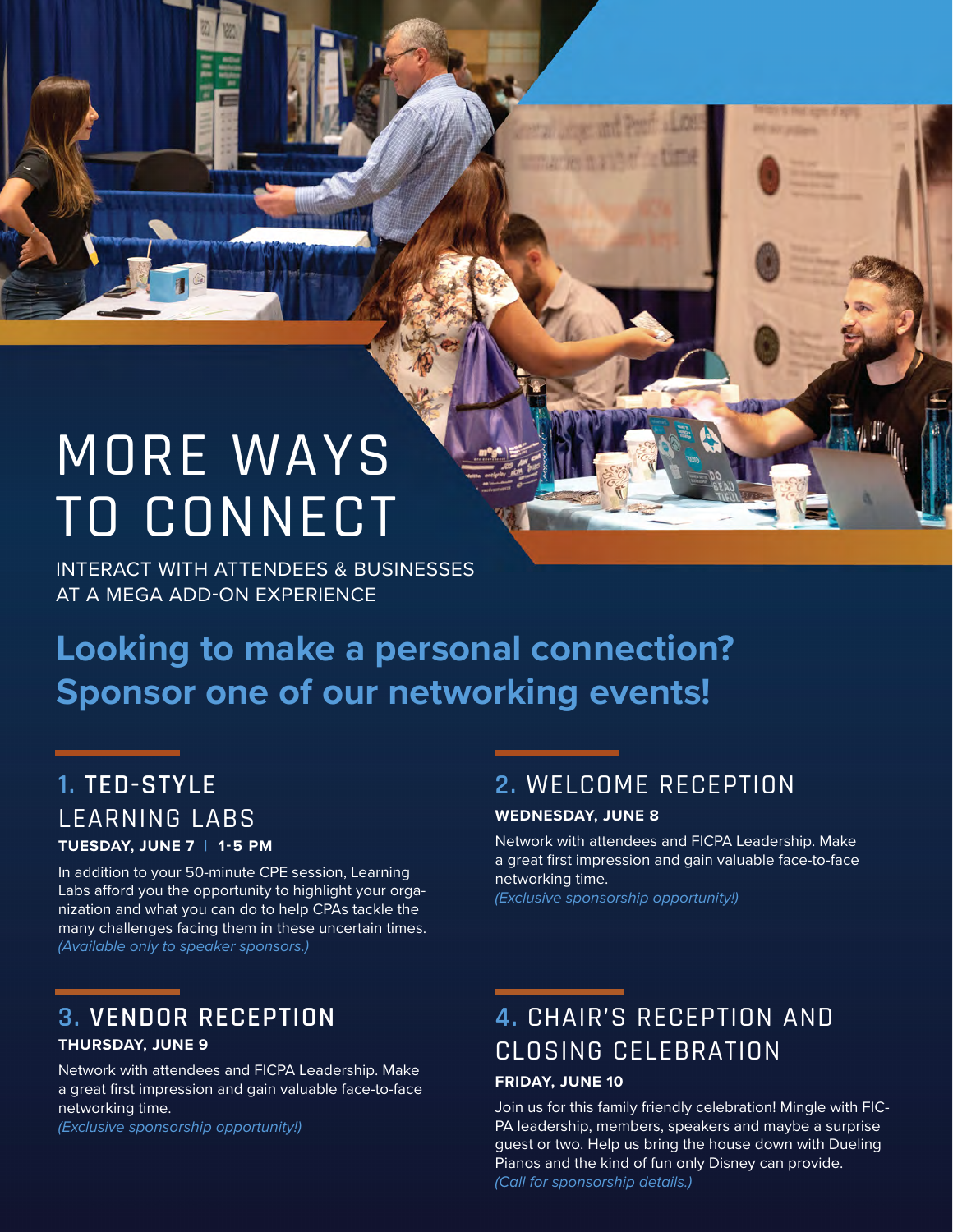# 2022 SPONSORSHIP & EXHIBITOR OPPORTUNITIES

|                                                                                                                                      | <b>EXECUTIVE-LEVEL</b><br><b>SPONSORSHIPS</b>  |              |              | 8' X 10' BOOTHS                 |                              |              |
|--------------------------------------------------------------------------------------------------------------------------------------|------------------------------------------------|--------------|--------------|---------------------------------|------------------------------|--------------|
|                                                                                                                                      | Platinum<br><b>Silver</b><br>Corporate<br>Gold |              |              | <b>Standard</b><br><b>Booth</b> | <b>Basic</b><br><b>Booth</b> |              |
|                                                                                                                                      | Call for<br><b>Details</b>                     | \$11,975     | \$8,900      | \$5,000                         | \$1,200                      | \$975        |
| Premium booth location<br>(near entrance, on corner or near networking areas)                                                        | $\mathsf{X}$                                   | X            |              |                                 |                              |              |
| Bonus exhibit day (Limited Opportunity)                                                                                              | $\mathsf{X}$                                   | $\mathsf{X}$ | $\mathsf{X}$ | $\mathsf{X}$                    |                              |              |
| TED-Style Learning Labs (Limited Opportunity)                                                                                        | $\times$                                       | $\times$     | $\mathsf{X}$ | $\times$                        |                              |              |
| One carpeted Exhibit Space                                                                                                           | X                                              | X            | $\times$     | X                               | $\times$                     | $\times$     |
| Complimentary lunch tickets (2 lunches x 2 days)                                                                                     | $\mathsf{X}$                                   | $\mathsf{X}$ | X.           | X                               | $\times$                     | $\times$     |
| Expo-only badges (no CPE) included in sponsorship                                                                                    | $\mathsf{X}$                                   | $\times$     | $\mathsf{X}$ | $\mathsf{X}$                    | $\times$                     | X            |
| Electricity available (additional charges and arrangements apply)                                                                    |                                                |              |              |                                 |                              |              |
| <b>PRE-EVENT EXPOSURE</b>                                                                                                            |                                                |              |              |                                 |                              |              |
| Company listing included in pre-event MEGA communications<br>to attendees                                                            | $\mathsf X$                                    | $\mathsf{X}$ | $\mathsf{X}$ | $\mathsf{X}$                    |                              |              |
| Social media promotion: A thank you to our Corporate, Platinum<br>and Gold Sponsors, with your logo                                  | $\times$                                       | $\times$     | $\times$     | $\times$                        |                              |              |
| Company profile on mobile app with link to company website                                                                           | $\mathsf{X}$                                   | $\times$     | $\mathsf{X}$ | $\mathsf{X}$                    |                              |              |
| Prominent recognition with your company logo on the MEGA website                                                                     | $\mathsf{X}$                                   | X            | $\mathsf{X}$ | $\times$                        |                              |              |
| Opportunity to submit proposal for speaker/sponsor<br>(50-minute speaking presentation, worth 1 CPE credit)<br>(Limited Opportunity) | X                                              | X            | $\mathsf{X}$ | X                               |                              |              |
| Company listing or logo on MEGA website with link to your company<br>website                                                         | $\mathsf{X}$                                   | $\mathsf{X}$ | $\mathsf{X}$ | $\mathsf{X}$                    | $\times$                     | X            |
| <b>ON-SITE PRESENCE</b>                                                                                                              |                                                |              |              |                                 |                              |              |
| VIP networking hospitality suite                                                                                                     | $\times$                                       | X            | $\times$     | $\times$                        |                              |              |
| TED-Style Learning Lab Speaker (limited availability)                                                                                | $\times$                                       | X            | X            | X                               |                              |              |
| 30% discount on a la carte purchases                                                                                                 | $\mathsf{X}$                                   | $\times$     | $\mathsf{X}$ | X                               |                              |              |
| 20% discount on a la carte purchase                                                                                                  |                                                |              |              |                                 | $\times$                     | $\mathsf{X}$ |
| Thank you to our sponsors, on-site recognition                                                                                       | X                                              | X            | $\times$     | X                               |                              |              |
| Attendance and verbal sponsor recognition prior to<br>MEGA keynote presentation                                                      | $\mathsf X$                                    | $\mathsf{X}$ | $\mathsf{X}$ | $\mathsf X$                     |                              |              |
| Attendance, signage and verbal recognition at Chairman's Celebration                                                                 | $\mathsf X$                                    | $\mathsf X$  |              |                                 |                              |              |
| Listing in electronic MEGA classroom materials                                                                                       | $\mathsf X$                                    | $\mathsf X$  | $\mathsf{X}$ | $\times$                        | $\mathsf{X}$                 | $\mathsf{X}$ |
| Add advertisements on event app                                                                                                      | $\mathsf X$                                    | $\mathsf X$  | $\mathsf X$  | $\mathsf X$                     |                              |              |
| 60-sec MP4 ad during livestream breaks and lunches                                                                                   | $\mathsf{X}$                                   | $\mathsf X$  | $\mathsf{X}$ | $\mathsf X$                     | $\mathsf X$                  |              |
| POST-EVENT FOLLOW UP                                                                                                                 |                                                |              |              |                                 |                              |              |
| Learning Labs attendee contact information and speaker evaluations                                                                   | $\mathsf X$                                    | $\mathsf X$  | $\mathsf X$  | $\mathsf X$                     |                              |              |
| Post-attendee list (one-time use) includes name, title, organization,<br>type, and USPS mailing address                              | $\boldsymbol{\mathsf{X}}$                      | $\mathsf X$  | $\mathsf{X}$ | $\mathsf X$                     | $\mathsf X$                  | $\mathsf{X}$ |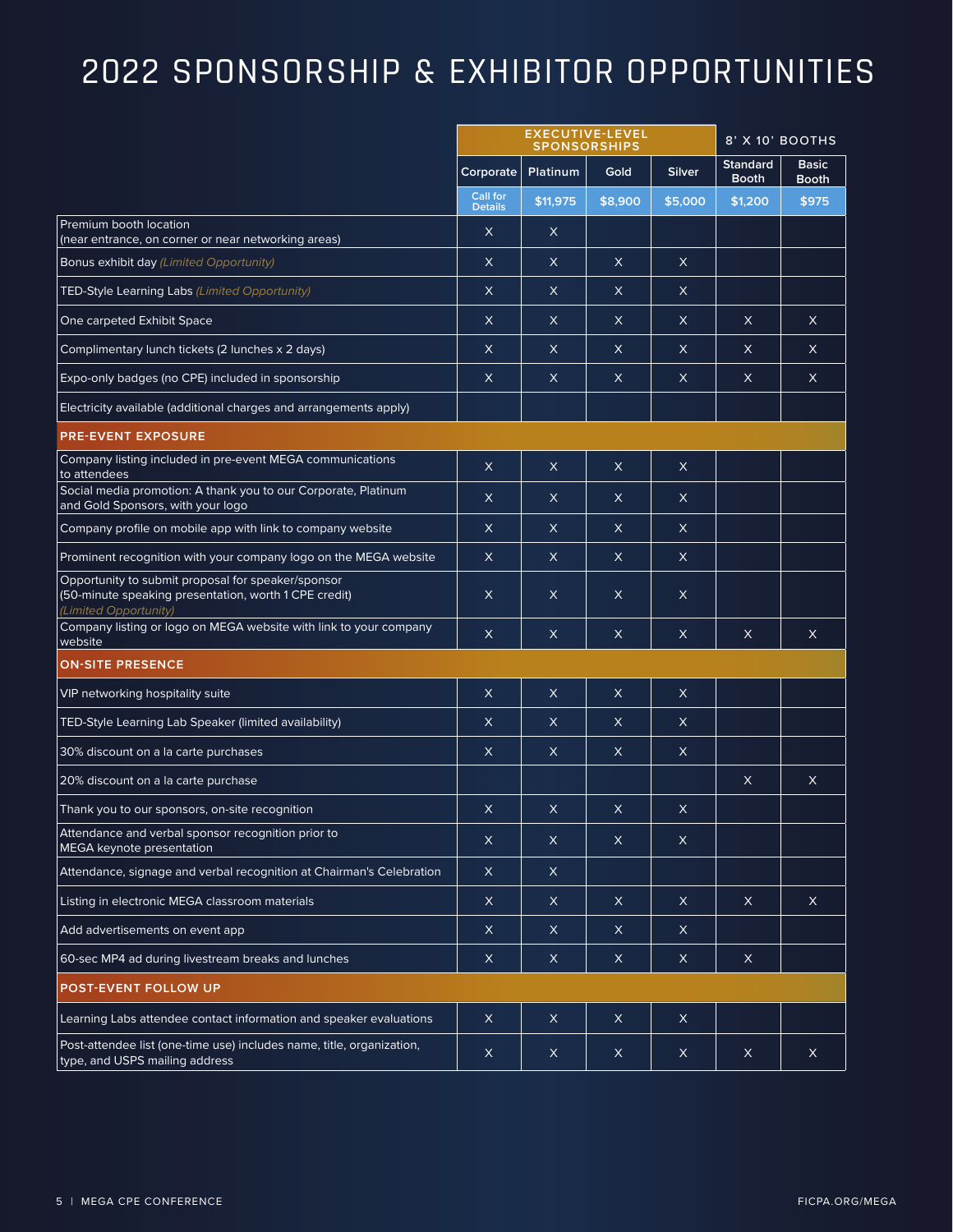# 2022 A LA CARTE OPPORTUNITIES

| <b>SPONSOR DESCRIPTION</b>                                                                                          |                                                                                                                                                                                                                                                               | <b>SPONSOR</b><br><b>PRICE</b> |
|---------------------------------------------------------------------------------------------------------------------|---------------------------------------------------------------------------------------------------------------------------------------------------------------------------------------------------------------------------------------------------------------|--------------------------------|
| Speaker/Sponsor<br>Presentation<br><b>Limited Opportunity</b>                                                       | Present a 50-minute session on an educational topic during the three-day conference.<br>Topic subject to approval.                                                                                                                                            | \$5,000<br>and up              |
| <b>Keynote Sponsor and</b><br><b>Company Introduction</b><br><b>Limited Opportunity</b>                             | Spotlight your organization through exclusive sponsorship of a keynote presenter and provide up<br>to a five-minute introduction of you and your organization to all MEGA attendees in this general<br>in-person and online session.                          | \$5,000                        |
| <b>Refreshment Break in</b><br><b>Exhibit Hall</b>                                                                  | Mingle with attendees over snacks and beverages. Priority placement near your booth and<br>on-site signage.                                                                                                                                                   | \$1,500<br>per break           |
| <b>Water Station</b>                                                                                                | Have attendees notice your company as they get water throughout the conference at priority<br>placement near your booth or general session room.                                                                                                              | \$2,500<br>per day             |
| Notepads (exclusive)                                                                                                | Maintain a high degree of visibility post-conference. Logo imprinted on notepads provided to<br>every attendee at registration (vendor provides notepads).                                                                                                    | \$1,200                        |
| Lunch – Thursday<br><b>Exclusive - Speaking Opportunity</b>                                                         | Reach the maximum number of attendees at the networking lunches as you provide a five-minute<br>welcome and company intro, and your company logo/brand displayed via signage and table tents<br>added on with the purchase of another ala carte commitment).  | \$3,500                        |
| Lunch – Friday<br><b>Exclusive - Speaking Opportunity</b>                                                           | Reach the maximum number of attendees at the networking lunches as you provide a five-minute<br>welcome and company intro, and your company logo/brand displayed via signage and table tents<br>(added on with the purchase of another ala carte commitment). | \$3,500                        |
| <b>Name Badge Lanyard</b>                                                                                           | Your company logo on every attendee lanyard throughout the event (vendor provides lanyards).                                                                                                                                                                  | \$1,500                        |
| <b>Breakfast - Thursday</b>                                                                                         | Have attendees notice your brand as they pick up coffee, tea and breakfast via signage and<br>announcements.                                                                                                                                                  | \$1,500                        |
| <b>Breakfast – Friday</b>                                                                                           | Have attendees notice your brand as they pick up coffee, tea and breakfast via signage and<br>announcements.                                                                                                                                                  | \$1,500                        |
| <b>Welcome Reception –</b><br>Wednesday<br><b>Exclusive - Speaking Opportunity</b>                                  | Exclusive! Reach the maximum number of attendees at this social event as you provide a five-minute<br>welcome and company intro, and your company logo/brand displayed via signage (added on with<br>the purchase of another a la carte commitment)           | \$2,500                        |
| <b>Exhibit Hall Vendor/</b><br>Networking Reception -<br><b>Thursday</b><br><b>Exclusive - Speaking Opportunity</b> | Exclusive! Reach the maximum number of attendees at this social event as you provide a five-minute<br>welcome and company intro, and your company logo/brand displayed via signage (added on with<br>the purchase of another a la carte commitment)           | \$3,500                        |
| Chair's reception and<br>closing celebration                                                                        | Be part of the MEGA closing celebration, an opportune time to mingle with leadership, members<br>and speakers.                                                                                                                                                | Call for<br><b>Details</b>     |
| <b>Exhibit Hall Demos</b>                                                                                           | Live and recorded demo opportunities – share your expertise in a vibrant and interactive setting.                                                                                                                                                             | Call for<br><b>Details</b>     |
| <b>Relaxation Station</b>                                                                                           | Attendees can recharge their batteries - literally and figuratively. The relaxation station will feature<br>sofas with charging stations in the armrests.                                                                                                     | Call for<br><b>Details</b>     |
| <b>MEGA App</b><br><b>Call for Details</b>                                                                          | Reach more conference attendees through participating on the official conference app.                                                                                                                                                                         | \$500                          |
| Room Drops                                                                                                          | Make your presence known to attendees by providing a room drop $-$ a great way to be noticed!                                                                                                                                                                 | $$1,500+$                      |
| <b>Sanitation Station</b>                                                                                           | Show your support of COVID protocols by sponsoring a sanitation station (includes signage).                                                                                                                                                                   | \$1,000                        |
| Wi-Fi                                                                                                               | Help attendees connect through your sponsorship.                                                                                                                                                                                                              | <b>Call for Details</b>        |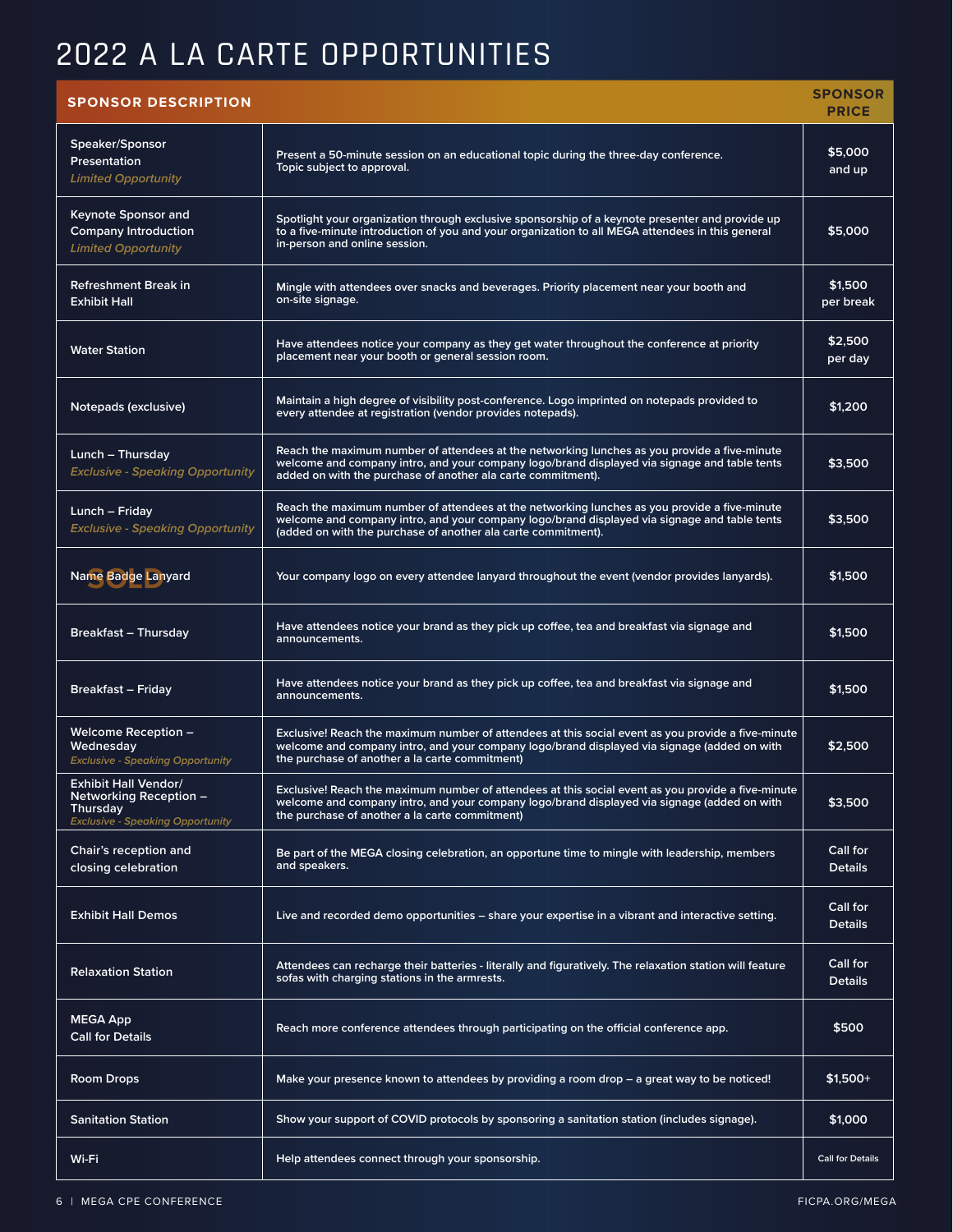## 2022 PROSPECTUS

**FICPA** EGA ONFERENCE Meet. Engage. Grow. Achieve. **MEGA MARKETPLACE** Florida Institute of CPA's Mega Event **June 9-10, 2022** The Disney Contemporary Resort, Lake Buena Vista, FL $\qquad \qquad$ **SERVICE CORRIDOR FREIGHT DOOR** GEMS Move-in: June 8, 2022 14' GEMS Move-out: June 10, 2022 SS SS SS SS ⇔⇔⇔ Times to be determined 4<br>F Show Start Date: June 8, 2022 DEMO AREA ₩₩₩₩ Show Close Date: June 10, 0222 20' 30' Times to be determined 12' Estimated occupant count, l<br>F this shall include all staff and crowd managers: 300 over 2 days 4600 North World Dr.  $9$  d' þ d' þ d' þ 18' d' þ d' þ d' þ d' þ 18' d' þ d' þ d' þ d' þ s' Lake Buena Vista, FL 32836 ŧ DE DE DE DE DE DE DE DE DE DE **J** l<br>Ç F & B 200 206 208 210 212 220 222 224 226 232 F & B 101 107 109 111 113 121 123 125 127 133 16' 10' 16'  $\begin{bmatrix} 10' & 10' & 10' \\ 10' & 10' & 10' \end{bmatrix}$   $\begin{bmatrix} 11 & 11 & 11 \\ 11 & 11 & 11 \end{bmatrix}$   $\begin{bmatrix} 11 & 11 & 11 \\ 11 & 11 & 11 \end{bmatrix}$   $\begin{bmatrix} 12 & 12 & 12 \\ 12 & 12 & 12 \end{bmatrix}$   $\begin{bmatrix} 12 & 12 & 12 \\ 12 & 12 & 12 \end{bmatrix}$   $\begin{bmatrix} 16' & 1 & 13 \\ 1$ 26' 12' F & B 100 102 104 108 110 110 116 118 120 122 ENTRANCE WEITHER ENTRANCE EL**EINA/1DR**  $\Box$ 

## **CONFERENCE TIMES**

## **EXHIBITOR SETUP HOURS**

**Wednesday, June 8: 1 - 6 p.m.**  $\blacksquare$ **Thursday, June 9: 6:30 - 7 a.m. EXCLUSIVE BONUS EXHIBIT DAY Wednesday, June 8: 8 a.m. - 5 p.m.** 

Tabletop: Limited to first 8 sponsored-speaker organizations.

### **SHOW HOURS REGISTRATION**

**Thursday, June 9: 7 a.m. - 6 p.m.**  $\blacksquare$  Vendor Reception: 5 - 6 p.m.  $\blacksquare$ **Friday, June 10: 7 a.m. - 1 p.m. CENTER BUSINESS**

**EXHIBITOR MOVE-OUT HOURS: Friday, June 10: 1 - 3 p.m.** 

**A B**

**REGISTRATION**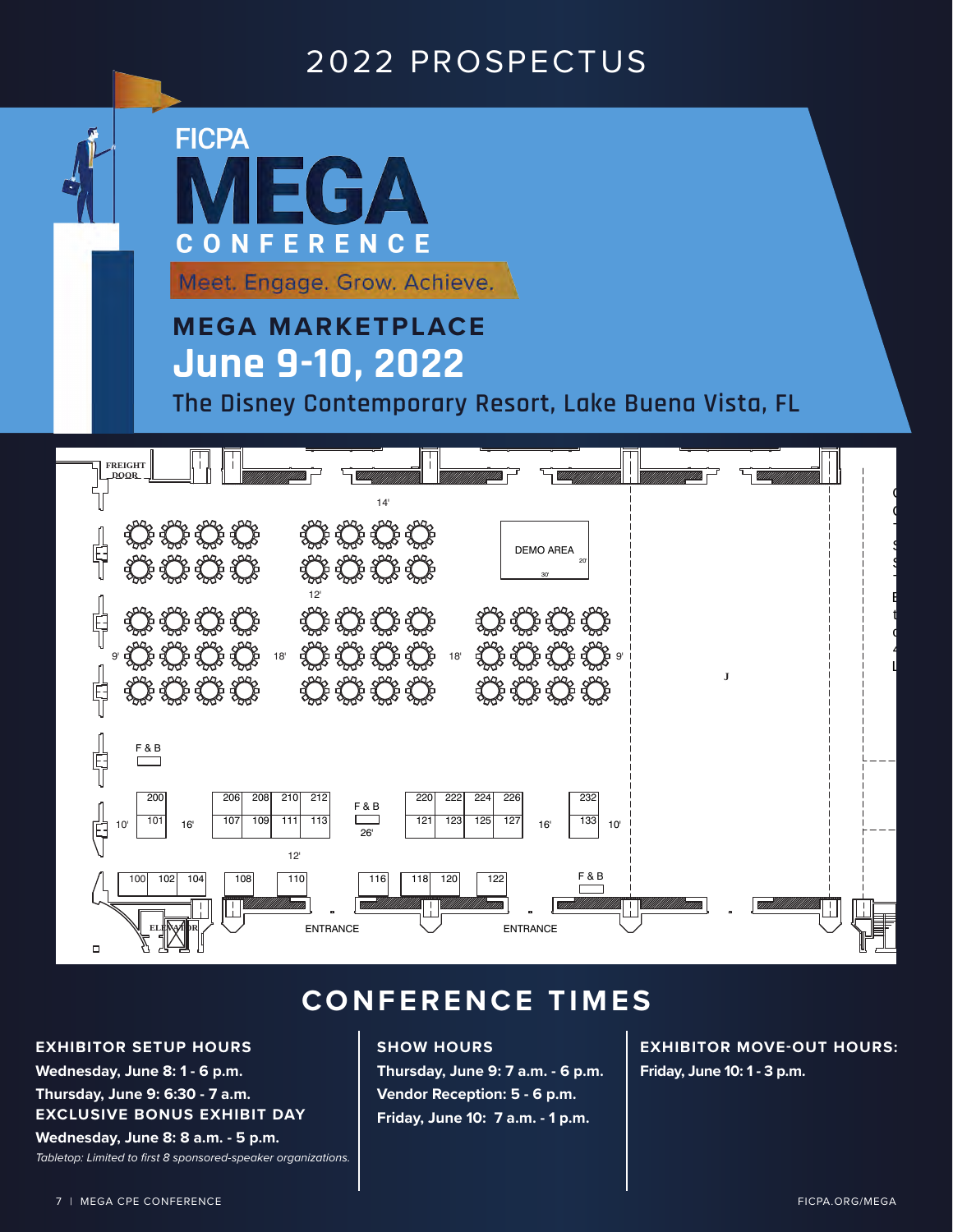# **FICPA** FERENC Meet, Engage, Grow, Achieve,

## 2022 EXHIBITOR APPLICATION/CONTRACT

**JUNE 9-10, 2022 The Disney Contemporary Resort, Lake Buena Vista, FL**

**Email signed and completed form to Drew@ficpa.org for questions call 850-224-2727 ext 270**

**3800 Esplanade Way, Suite 210, Tallahassee, FL 32311 • (800) 342-3197 • (850) 224-2727 • Fax (850) 222-8190 • www.ficpa.org**

(All show correspondence will be sent to the below address, and all printed references to the company will appear exactly as below unless otherwise indicated in writing.)

### **APPLICANT**

| Company Name: company Name: company Name: company Name: company Name: company Name: company Name: company Name: company Name: company Name: company Name: company Name: company Name: company Name: company Name: company Name<br>To be listed in promotional pieces. |  |  |
|-----------------------------------------------------------------------------------------------------------------------------------------------------------------------------------------------------------------------------------------------------------------------|--|--|
|                                                                                                                                                                                                                                                                       |  |  |
|                                                                                                                                                                                                                                                                       |  |  |
|                                                                                                                                                                                                                                                                       |  |  |
|                                                                                                                                                                                                                                                                       |  |  |
|                                                                                                                                                                                                                                                                       |  |  |

Please write a 20-word description of your company's product(s) and/or service(s). Your application cannot be processed without a description. Please type or print legibly. The FICPA reserve the right to edit your company's description.

\_\_\_\_\_\_\_\_\_\_\_\_\_\_\_\_\_\_\_\_\_\_\_\_\_\_\_\_\_\_\_\_\_\_\_\_\_\_\_\_\_\_\_\_\_\_\_\_\_\_\_\_\_\_\_\_\_\_\_\_\_\_\_\_\_\_\_\_\_\_\_\_\_\_\_\_\_\_\_\_\_\_\_\_\_\_\_\_\_\_\_\_  $\_$  ,  $\_$  ,  $\_$  ,  $\_$  ,  $\_$  ,  $\_$  ,  $\_$  ,  $\_$  ,  $\_$  ,  $\_$  ,  $\_$  ,  $\_$  ,  $\_$  ,  $\_$  ,  $\_$  ,  $\_$  ,  $\_$  ,  $\_$  ,  $\_$  ,  $\_$  ,  $\_$  ,  $\_$  ,  $\_$  ,  $\_$  ,  $\_$  ,  $\_$  ,  $\_$  ,  $\_$  ,  $\_$  ,  $\_$  ,  $\_$  ,  $\_$  ,  $\_$  ,  $\_$  ,  $\_$  ,  $\_$  ,  $\_$  ,

#### **SPONSORSHIPS**

| □ Silver Sponsor Package\$5,000                                             |                |                                       |
|-----------------------------------------------------------------------------|----------------|---------------------------------------|
| Exhibitor 8 x 10 Booth Costs Early Bird                                     | (Before May 1) | <b>Regular Price</b><br>(After May 1) |
| □ Standard 8 x 10 Booth \$1,200                                             |                | \$1,320                               |
| □ Basic 8 x 10 Booth Package \$975                                          |                | \$1,073                               |
| Payment in full must accompany this contract to receive the early discount. |                |                                       |

## **8 x 10 Booth Preference**

\_\_\_\_\_\_ 2nd: \_\_\_\_\_\_\_\_\_\_\_\_\_\_\_\_\_\_\_\_ 3rd: \_ \*All booths are assigned on a first-come, first-served basis pending payment.

#### **A La Carte Options**

|                                                                | $.$ \$5.000+     |
|----------------------------------------------------------------|------------------|
| □ Keynote Sponsor and Company Introduction\$5,000              |                  |
|                                                                |                  |
|                                                                |                  |
|                                                                | .\$2,500 per day |
|                                                                | \$1.200          |
|                                                                |                  |
|                                                                | \$3.500          |
|                                                                | .SOLD            |
|                                                                |                  |
|                                                                |                  |
|                                                                |                  |
| □ Exhibit Hall Vendor Networking/Receptions – Thursday \$3,500 |                  |
|                                                                |                  |
|                                                                |                  |
|                                                                |                  |
|                                                                |                  |
| *Plus items to include in the bag.                             |                  |

#### **AMOUNT DUE**

| <b>Sponsorships Level</b>  | $\overline{\phantom{a}}$ $\overline{\phantom{a}}$ $\overline{\phantom{a}}$ $\overline{\phantom{a}}$ $\overline{\phantom{a}}$ $\overline{\phantom{a}}$ $\overline{\phantom{a}}$ $\overline{\phantom{a}}$ $\overline{\phantom{a}}$ $\overline{\phantom{a}}$ $\overline{\phantom{a}}$ $\overline{\phantom{a}}$ $\overline{\phantom{a}}$ $\overline{\phantom{a}}$ $\overline{\phantom{a}}$ $\overline{\phantom{a}}$ $\overline{\phantom{a}}$ $\overline{\phantom{a}}$ $\overline{\$ | <u> 1990 - Jan Jawa</u> |
|----------------------------|---------------------------------------------------------------------------------------------------------------------------------------------------------------------------------------------------------------------------------------------------------------------------------------------------------------------------------------------------------------------------------------------------------------------------------------------------------------------------------|-------------------------|
| Exhibitor – Booths at Mega | $\overline{a}$ \$ $\overline{a}$                                                                                                                                                                                                                                                                                                                                                                                                                                                |                         |
|                            |                                                                                                                                                                                                                                                                                                                                                                                                                                                                                 |                         |
|                            |                                                                                                                                                                                                                                                                                                                                                                                                                                                                                 |                         |
| A La Carte Options         | $\overline{\phantom{a}}$ $\overline{\phantom{a}}$ $\overline{\phantom{a}}$ $\overline{\phantom{a}}$ $\overline{\phantom{a}}$ $\overline{\phantom{a}}$ $\overline{\phantom{a}}$ $\overline{\phantom{a}}$ $\overline{\phantom{a}}$ $\overline{\phantom{a}}$ $\overline{\phantom{a}}$ $\overline{\phantom{a}}$ $\overline{\phantom{a}}$ $\overline{\phantom{a}}$ $\overline{\phantom{a}}$ $\overline{\phantom{a}}$ $\overline{\phantom{a}}$ $\overline{\phantom{a}}$ $\overline{\$ |                         |
|                            | $\omega$ \$                                                                                                                                                                                                                                                                                                                                                                                                                                                                     |                         |
|                            | $\alpha$ \$                                                                                                                                                                                                                                                                                                                                                                                                                                                                     |                         |
|                            |                                                                                                                                                                                                                                                                                                                                                                                                                                                                                 |                         |
|                            | Amount Due \$                                                                                                                                                                                                                                                                                                                                                                                                                                                                   |                         |
|                            | Deposit \$                                                                                                                                                                                                                                                                                                                                                                                                                                                                      |                         |
|                            | Balance \$                                                                                                                                                                                                                                                                                                                                                                                                                                                                      |                         |

#### **METHOD OF PAYMENT**

Payment Policy: Payment in full must accompany this contract. Please see booth costs for payment deadlines.

☐ Check Enclosed: Make check payable to "FICPA"

|  |  |  | □ Credit Card: □ Visa □ MasterCard □ American Express □ Discover |  |
|--|--|--|------------------------------------------------------------------|--|
|--|--|--|------------------------------------------------------------------|--|

|                  | Exp. Date: |
|------------------|------------|
| Cardholder Name: |            |
| Signature:       |            |

Credit Card Billing Address: \_ (if different from above)

City, State ZIP:

 $\neg$ 

Г

*Your application will be reviewed by the FICPA. If accepted, a confirmation letter will be sent to you.*

**SIGNATURE** Your signature indicates that you understand and agree to the terms and conditions included. Booths and sponsorships will not be reserved without the company representative's signature.

Company Representative's Signature \_\_\_\_\_\_\_\_\_\_\_\_\_\_\_\_\_\_\_\_\_\_\_\_\_\_\_\_\_\_\_\_\_\_\_\_\_\_\_\_\_\_\_\_\_\_\_\_\_\_\_\_\_\_\_\_\_\_\_\_\_\_\_ Date \_\_\_\_\_\_\_\_\_\_\_\_\_\_\_\_\_\_\_\_\_\_

┑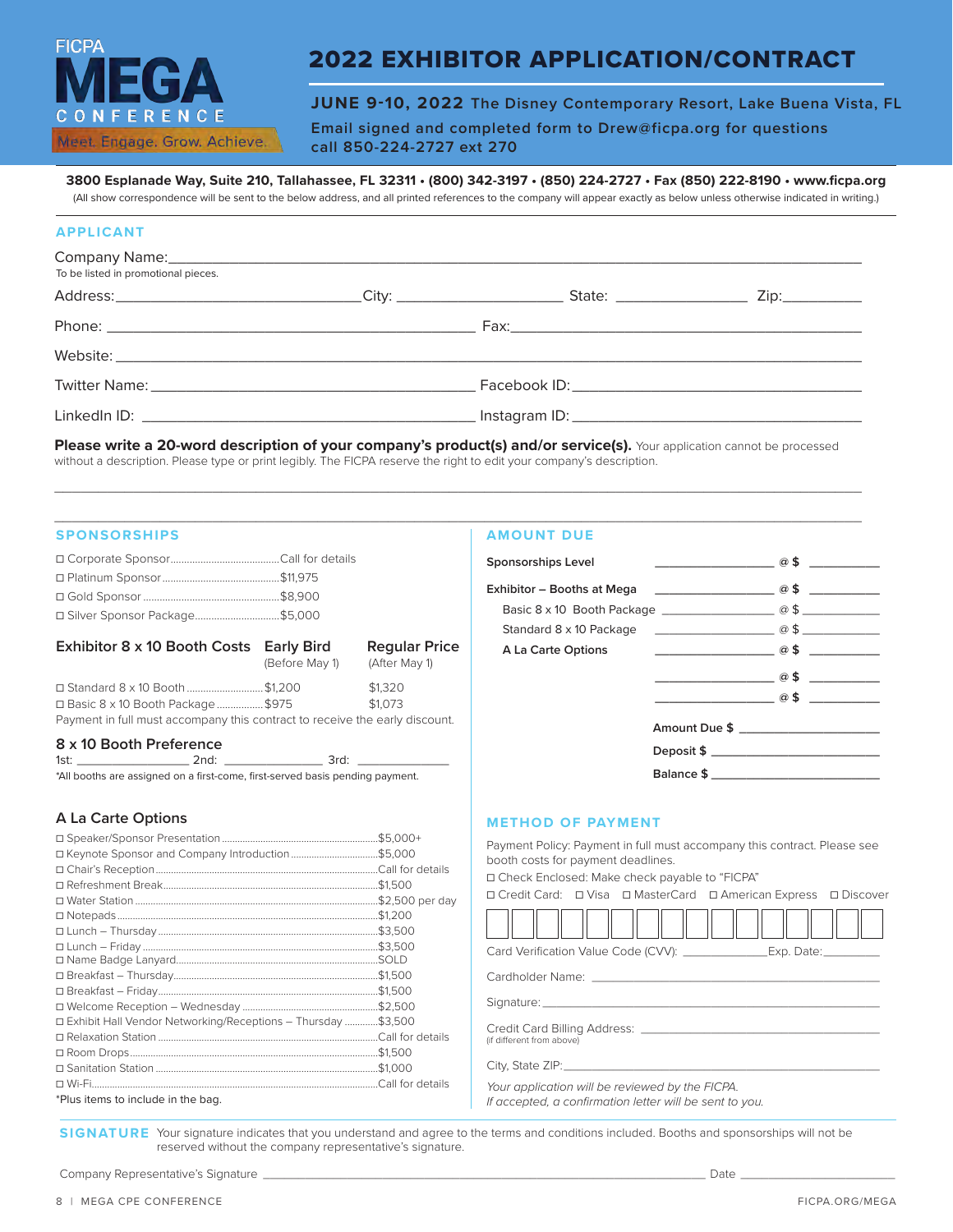

## 2022 ADVERTISING OPPORTUNITIES

**JUNE 9-10, 2022 The Disney Contemporary Resort, Lake Buena Vista, FL**

## **EVENT APP SPONSORS — PRICE \$500**

**Show off your products and services on the MEGA CPE Conference app! The app is downloadable to all attendees and guests, and contains Continuing Professional Education schedules, exhibitor listing, trade show floor plan, social events and much more! Take advantage of this opportunity, and out your brand in their hands!**

### **AD SPECIFICATIONS:**

- Title, Caption (Optional), Image (URL or Upload File) and Click-through URL.
- Your ad artwork must be uploaded in the required format: PNG or JPEG image that is 1200×200px and under 400kB; animated GIFs are not supported

#### **Ads can be displayed on any or all of the following screens:**

- Dashboard (iPad) Notifications (Phones)
- Twitter Exhibitors
- Speakers Every page (in the menu) on the responsive website
- **Submission date:** No later than May 25, 2022. Submit ad to Drew Miller at drew@ficpa.org

Full payment must accompany the artwork and form below. (Keep order form as is with the exception of \$500 price only.

| <b>Method of Payment</b>                                                                                            |                                                                                                            |
|---------------------------------------------------------------------------------------------------------------------|------------------------------------------------------------------------------------------------------------|
| □ Check Enclosed: Make check payable to "FICPA"<br>□ Credit Card: □ Visa □ MasterCard □ American Express □ Discover |                                                                                                            |
|                                                                                                                     | (if different from above)                                                                                  |
|                                                                                                                     |                                                                                                            |
|                                                                                                                     | Your application will be reviewed by the FICPA.<br>If accepted, a confirmation letter will be sent to you. |

**Return this form to the FICPA by May 25, 2022, for the Mega CPE Conference program. Make checks payable to FICPA, ATTN: Drew Miller, 3800 Esplanade Way, Suite 210, Tallahassee, FL 32311. You may direct any questions to Drew Miller at (850) 224-2727, Ext. 270.**